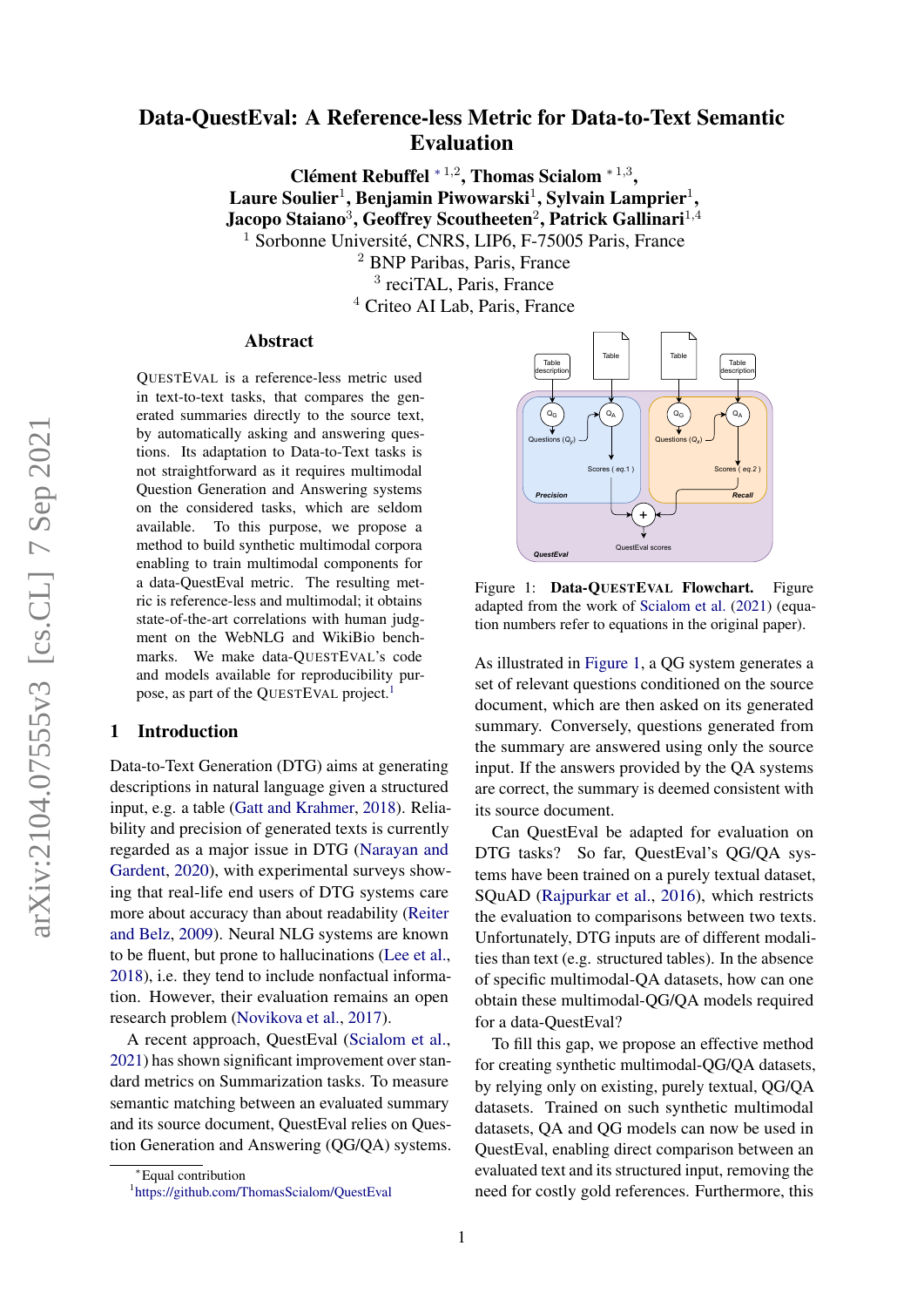method does not rely on any task-specific annotated QA dataset, which makes the approach general and suitable for any DTG task.

# 2 Related Work

Based on n-grams similarity between an evaluated text and its gold references, BLEU [\(Papineni et al.,](#page-5-5) [2002\)](#page-5-5) and PARENT [\(Dhingra et al.,](#page-5-6) [2019\)](#page-5-6) are the two standard metrics reported in DTG evaluations. Beyond n-grams, [Opitz and Frank](#page-5-7) [\(2020\)](#page-5-7) proposed to use a model trained on the reverse task, i.e. text to data reconstruction, and to compare the two data generated i) from the reference, and ii) from the hypothesis. [Zhang et al.](#page-6-2) [\(2020\)](#page-6-2) introduced BERTScore, where texts are compared given the contextual BERT representations of their tokens. However, all these metrics require gold references. In a first attempt for a reference-less evaluation metric in DTG, [Dusek et al.](#page-5-8) [\(2019\)](#page-5-8) proposed to train a neural model to directly predict the human ratings; this requires a significant amount of human annotated data, and is eventually biased towards the annotator rather than the task [\(Geva et al.,](#page-5-9) [2019\)](#page-5-9).

Concurrently, a family of reference-less metrics has emerged in Summarization [\(Chen et al.,](#page-4-0) [2017;](#page-4-0) [Scialom et al.,](#page-6-3) [2019\)](#page-6-3). The amount of information shared between two texts is measured by generating questions on the source text, and asking them on the evaluated text. In its recent extension, QUESTEVAL [\(Scialom et al.,](#page-6-1) [2021\)](#page-6-1) was shown to overperform standard metrics in Text-vs-Text tasks such as the evaluation of summaries.

Unfortunately, text-QG/QA systems are not usable off the shelf for tasks in other modalities which require multimodal-QG/QA systems. Further, there is significant variability in structures (e.g. tables, knowledge graphs, etc.) and domains (e.g. biographies, sports, etc.) across DTG tasks [\(Gatt and Krahmer,](#page-5-0) [2018\)](#page-5-0). Therefore, generalizing QUESTEVAL to DTG tasks relying solely on existing multimodal-QG/QA datasets is not a promising direction: the effectiveness of data-QG/QA models would be limited to the specific structures of the few existing data-QA datasets – e.g. the WikiTable-Questions benchmark [\(Pasupat and Liang,](#page-5-10) [2015\)](#page-5-10); moreover, it is unrealistic to annotate QG/QA corpora for each specific modality/domain.

Conversely, our proposed method generalises to any structured data, given only a text-QA dataset.

<span id="page-1-1"></span>

Figure 2: Synthetic corpus creation We are able to create a dataset of (table, question, answer) triples, by transcribing references into questions via a textual QGmodel trained on SQuAD. Numerals refer to steps explained in [Section 3.2.](#page-1-0)

#### 3 Our approach

### <span id="page-1-2"></span>3.1 QUESTEVAL for Data-To-Text

To evaluate semantic matching between two input/output texts (e.g. a document and its summary), QUESTEVAL [\(Scialom et al.,](#page-6-1) [2021\)](#page-6-1) proceeds in two steps: 1) a Question Generation system generates a set of questions and (true) answers given the input text; 2) a Question Answering system predicts the (candidate) answers to these questions relying only on the output text currently evaluated. Candidate answers are evaluated based on F1-score against the true answers and Semantic Matching is then computed as the mean of all F1-scores.

To apply QUESTEVAL to DTG, and still remain in the textual modality, one can consider a simple baseline: comparing an evaluated description with its (textual) reference, instead of its (data) source. Since the predicted description and the reference are both texts, this approach enables us to re-use QUESTEVAL in its vanilla form without any multimodal requirements. However, this is not satisfactory, as this metric ignores the structured input, contrary to the original intent of QUESTEVAL. Further, this makes the metric dependent on human annotations which may be costly to obtain.

In the following, we present our proposed method to make QUESTEVAL data-compatible, allowing it to measure the similarity directly between a structured input and the evaluated description.

#### <span id="page-1-0"></span>3.2 Reference-less multimodal Evaluation

To make QG/QA metrics usable for reference-less evaluation on DTG tasks, specific QG/QA datasets are needed to train data-aware systems. Relying on an existing corpus is not generalizable: it is unreasonable to expect a multimodal-QA dataset for every DTG dataset. The annotation necessary to build such corpora is costly and time consuming. For this reason, we propose a general approach applicable to any DTG dataset, and requiring no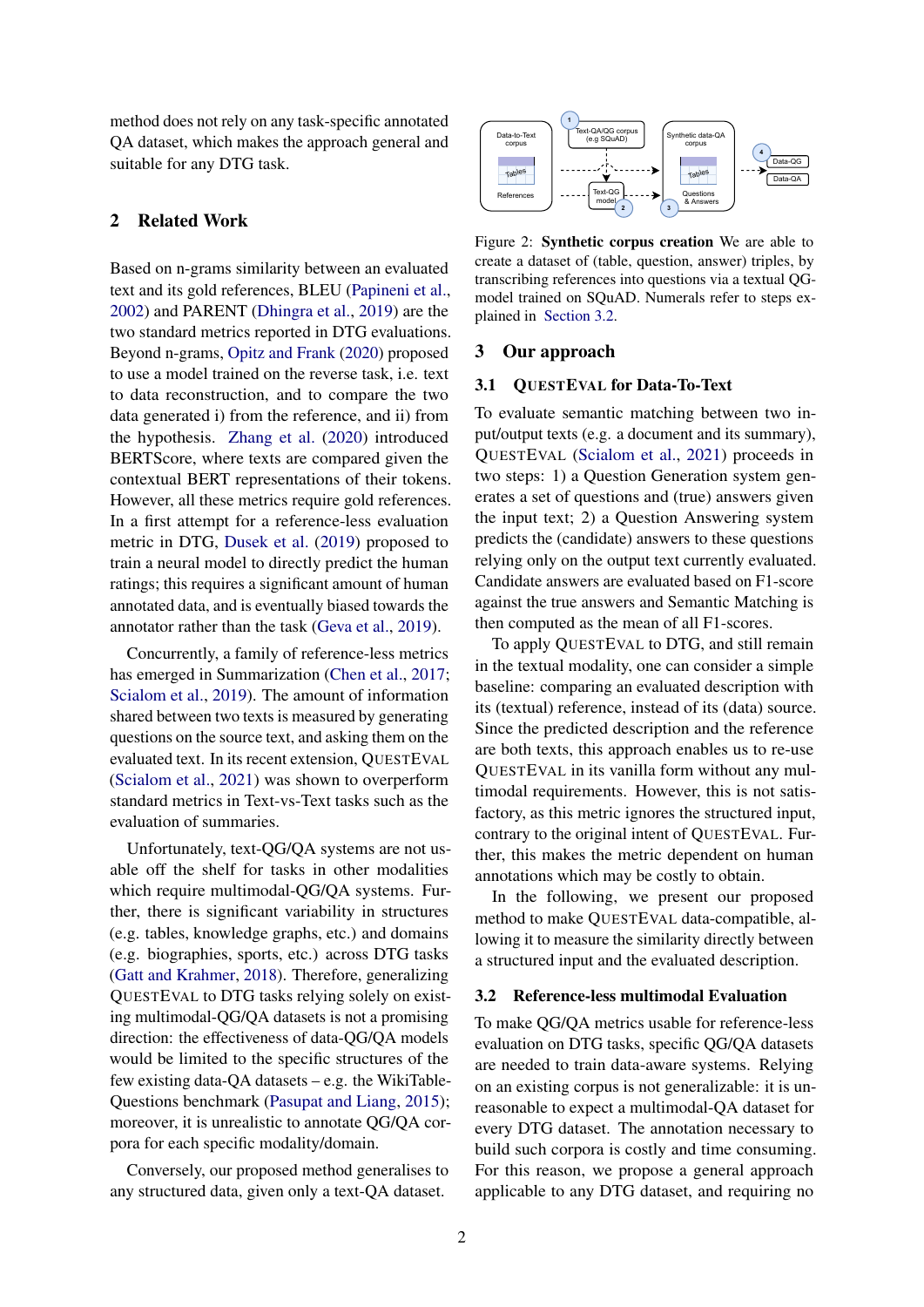<span id="page-2-0"></span>

|                    | Reference-less | WebNLG  |         |          | WikiBio |          |
|--------------------|----------------|---------|---------|----------|---------|----------|
| Metric             |                | Fluency | Grammar | Semantic | Fluency | Semantic |
| <b>BLEU</b>        | v              | 41.0    | 41.8    | 51.4     | 0.8     | 8.1      |
| PARENT             |                | 47.33   | 50.33   | 63.99    | $-1.1$  | 9.5      |
| <b>BERTScore</b>   |                | 58.5    | 63.8    | 60.8     | 11.5    | 8.1      |
| GPT-2 Perplexity   |                | 49.4    | 56.1    | 48.7     | 7.5     | 7.0      |
| text-OuestEval     |                | 55.0    | 59.9    | 71.0     | 11.0    | 15.2     |
| data-OuestEval     |                | 57.6    | 60.4    | 73.5     | 13.2    | $18.2*$  |
| OOD-data-QuestEval |                | 57.27   | 61.1    | 71.52    | 13.2    | 15.8     |

Table 1: Pearson correlation coefficients of considered metrics against human judgements of Fluency, Grammar and Semantic. On WebNLG, all scores have a p-value  $p < 0.05$ ; On WikiBIO, \* indicates  $p < 0.05$ .

annotated multimodal-QA dataset. The overall process entails four steps (illustrated in [Figure 2\)](#page-1-1):

Step 1) Textual QG First, following QUESTE-VAL, we train a textual QG model on SQuAD.

Step 2) Synthetic Questions Given the training set of any DTG dataset, composed of (structuredinput, textual description) pairs, we generate synthetic questions for each *textual description* using the *textual QG* (from step 1).

Step 3) Synthetic multimodal-Question dataset Each example in the training set is constituted of i) the source (i.e. structured data), ii) the textual description, and iii) the synthetic (Question, Answer) pairs generated during step 2. We can therefore match each structured input to its corresponding set of synthetic Questions & Answers to build a data-QG/QA dataset.

Step 4) Multimodal-QG/QA model training The newly built synthetic multimodal-Question corpus is used to train multimodal QG/QA models. For QA, a source corresponds to the structured data and a synthetic question; the target is the corresponding answer.

QG can be seen as the dual task of QA: any QA dataset can be used as a QG dataset by considering the question as the target. To learn representations from structured data, several approaches have been proposed – e.g. a hierarchical network [\(Fang et al.,](#page-5-11) [2019\)](#page-5-11). We adopt the T5 [\(Kale and Rastogi,](#page-5-12) [2020\)](#page-5-12) paradigm, where any task is considered as a Textto-Text task: we linearize the tables and encode them directly using T5.

## <span id="page-2-1"></span>3.3 Answer Similarity

In Question Answering, answer correctness (i.e. did the system find the correct answer?) is traditionally measured via F1-score, as popularized by the SQuAD evaluation script [\(Rajpurkar et al.,](#page-5-4) [2016\)](#page-5-4). However, F1-score is based on exact-matching of n-grams and is not accurate when evaluating a correct answer that is realized differently from the reference (e.g. a synonym). This is especially concerning in DTG, where input tables often contain data that are not found verbatim in texts (e.g. "*Place of birth: France*" can be realized as "*She is a French [...]*"). To deal with this issue, we move away from the F1-score and decide to measure answer's correctness via BERTScore [\(Zhang et al.,](#page-6-2) [2020\)](#page-6-2), which compares the two contextualized representation of the compared answers. It allows to smooth the similarity function and provides a more accurate view of answer correctness in most DTG settings.

#### 3.4 Reproducibility

Beyond enabling the comparison of different versions of a given model for a specific project, evaluation metrics make it possible to compare different models altogether between different projects. To avoid inconsistencies in the reporting of QUESTE-VAL scores, our code follows the guidelines of [\(Post,](#page-5-13) [2018\)](#page-5-13) and produces a short version string that facilitates cross-paper comparisons, identifying the model checkpoints used, preprocessing steps, etc. Reporting this version string will ensure fair comparison across future works.

#### 4 Experiments

In this paper, we aim to evaluate the effectiveness of our proposed multimodal adaptation of QuestEval. Consistently with previous works [\(Dhingra et al.,](#page-5-6) [2019;](#page-5-6) [Zhang et al.,](#page-6-2) [2020\)](#page-6-2), metric performance is measured by how much it reflects human judgement, assessed via Pearson correlation coefficient.

#### 4.1 Metrics

We compare our approach to four automated metrics (two n-gram-based and two neural-based):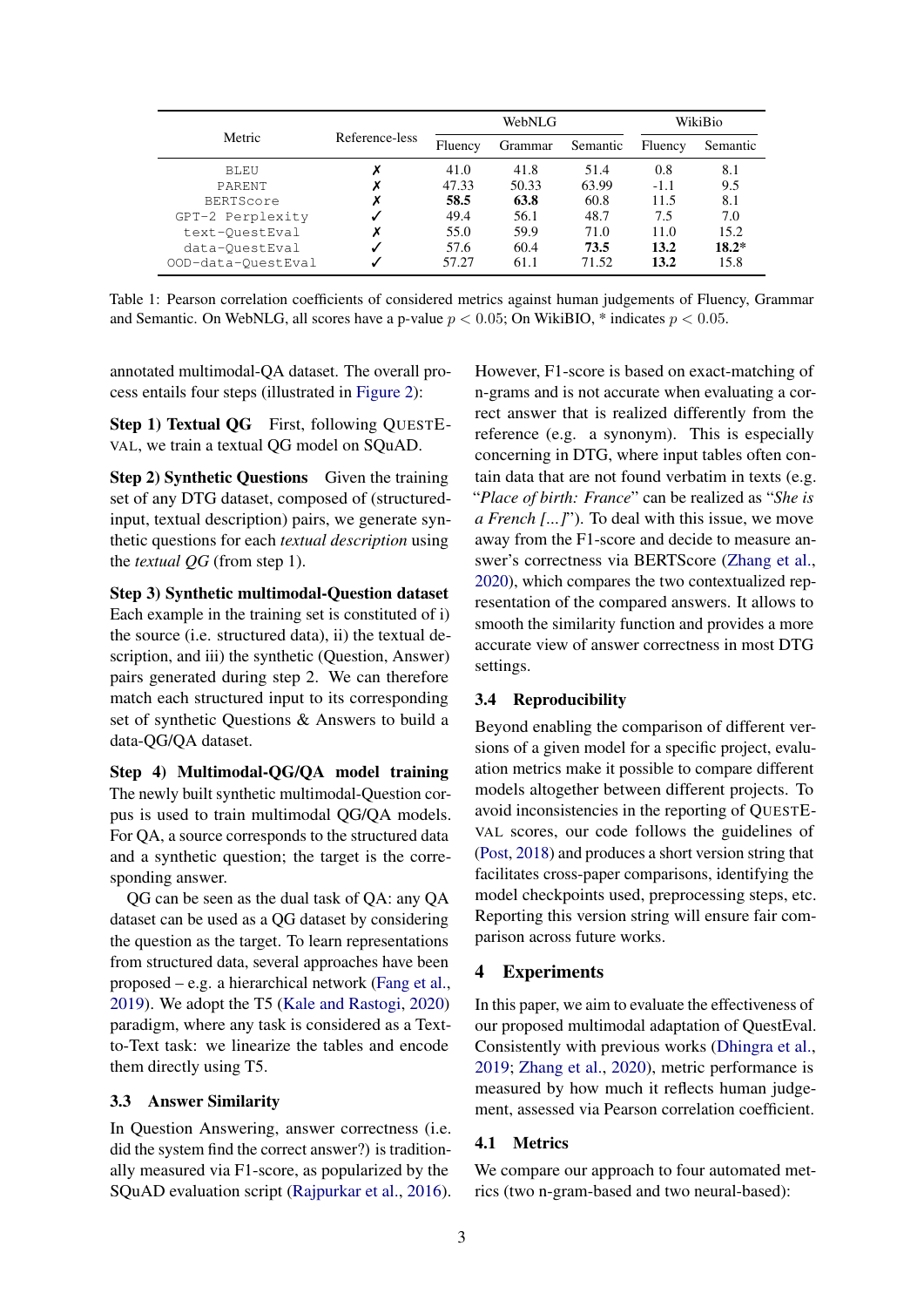| <b>Source:</b>   101_neiena   discoverer   james_craig_watson, james_craig_watson   deathcause   peritonitis<br><b>Reference:</b> james craig watson, who died from peritonitis, discovered 101 helena. |                                                  |                          |       |  |  |  |
|---------------------------------------------------------------------------------------------------------------------------------------------------------------------------------------------------------|--------------------------------------------------|--------------------------|-------|--|--|--|
| <b>Hypothesis</b>                                                                                                                                                                                       | <b>Generated Ouestions</b>                       | <b>Predicted Answers</b> | Score |  |  |  |
| james craero watson is the discoverts of<br>james patson and he died in california.                                                                                                                     | Where did james patson die? [] Unanswerable*     |                          | 0.0   |  |  |  |
| james craig watson, who died of<br>peritonitis, discovered 101 helena.                                                                                                                                  | Who discovered 101 helena? [] james craig watson |                          | -1.0  |  |  |  |

<span id="page-3-0"></span>Source: ['101\_helena | discoverer | james\_craig\_watson', 'james\_craig\_watson | deathcause | peritonitis']

Table 2: Example of a structured input and predictions of two different systems, along with automatically generated questions and predicted answers. \*the QA system can warn that no answer can be found.

BLEU [\(Papineni et al.,](#page-5-5) [2002\)](#page-5-5) compares ngrams between the output and the reference.

PARENT [\(Dhingra et al.,](#page-5-6) [2019\)](#page-5-6) is a DTGspecific metric similar to BLEU, that also includes n-grams from the source data, to favour systems that generate true statements, which may not be mentioned in the gold reference.

BERTScore [\(Zhang et al.,](#page-6-2) [2020\)](#page-6-2) is a neural metric which computes a similarity score for each token in the candidate sentence with each token in the reference sentence, using cosine similarity between the contextualized embeddings.

Perplexity A sentence is scored using the average perplexity of GPT-2 [\(Radford et al.,](#page-5-14) [2019\)](#page-5-14) across all words.

QUESTEVAL text-QuestEval corresponds to the baseline presented in [Section 3.1,](#page-1-2) using textual QUESTEVAL to compare evaluated descriptions to their references. In contrast, data-QuestEval corresponds to the multimodal version we propose in [Section 3.2,](#page-1-0) comparing the evaluated description to its structured source. For all experiments, unless stated otherwise, we used multimodal-QG/QA models trained on the synthetic corpus corresponding to the evaluation data (e.g. synthetic WebNLG for evaluation on WebNLG). Finally, OOD-data-QuestEval was trained on a synthetic E2E dataset [\(Dušek et al.,](#page-5-15) [2020\)](#page-5-15) to assess the impact of out-of-domain training.

## 4.2 Datasets

We evaluate our metric on WebNLG [\(Shimorina](#page-6-4) [et al.,](#page-6-4) [2018\)](#page-6-4) and WikiBio [\(Lebret et al.,](#page-5-16) [2016\)](#page-5-16).

The WebNLG data consists of sets of RDF triples and corresponding descriptions in 16 DBPedia categories (e.g., Airport, or Food). Authors of WebNLG provided a set of 2, 000 English descriptions generated by 10 different systems and rated by human annotators on a 3-level Likert scale on three dimensions: *Fluency - does the text sound*

*fluent and natural?*, *Grammar - is the text grammatically correct?*, and *Semantic - does the text correctly represent the meaning in the data?*

The WikiBio data consists of biographies paired with the corresponding infoboxes extracted from Wikipedia biography articles. WikiBio tables are one order of magnitude larger than tables in WebNLG (see [Table 3](#page-7-0) in supplementary material), and training instances have been built automatically from online sources, resulting in very noisy reference texts [\(Dhingra et al.,](#page-5-6) [2019;](#page-5-6) [Rebuffel et al.,](#page-6-5) [2021\)](#page-6-5). This increased complexity shines an interesting light on metrics' performances. We used the human evaluation from [Rebuffel et al.](#page-6-5) [\(2021\)](#page-6-5), who collected ratings of three models (one baseline LSTM, and two SOTA systems) on 200 examples of WikiBio, following the protocol of [Shimorina](#page-6-4) [et al.](#page-6-4) [\(2018\)](#page-6-4) and evaluating two dimensions: Fluency and Semantic.

#### 4.3 Results and Discussion

In [Table 1,](#page-2-0) we report the correlation scores between several metrics and human judgment on the WebNLG and WikiBio benchmarks.

To the best of our knowledge, this is the first work that evaluates neural metrics (BERTScore, GPT2-Perplexity and QUESTEVAL) for DTG.

WebNLG For Fluency and Grammar, neural metrics (i.e. BERTScore, QUESTEVAL and Perplexity) dramatically improve the correlations over ngram-based metrics (i.e. BLEU and PARENT). When comparing BERTScore to QUESTEVAL, while the former require a reference as opposed to the latter, the performance is almost comparable. For the Semantic aspect, we find that BERTScore correlates less than PARENT, while QuestEval shows a large improvement over the previous best score of PARENT (73.5 vs 64 resp.).

WikiBIO The WikiBIO annotation corpus differs from WebNLG in two ways: i) the input tables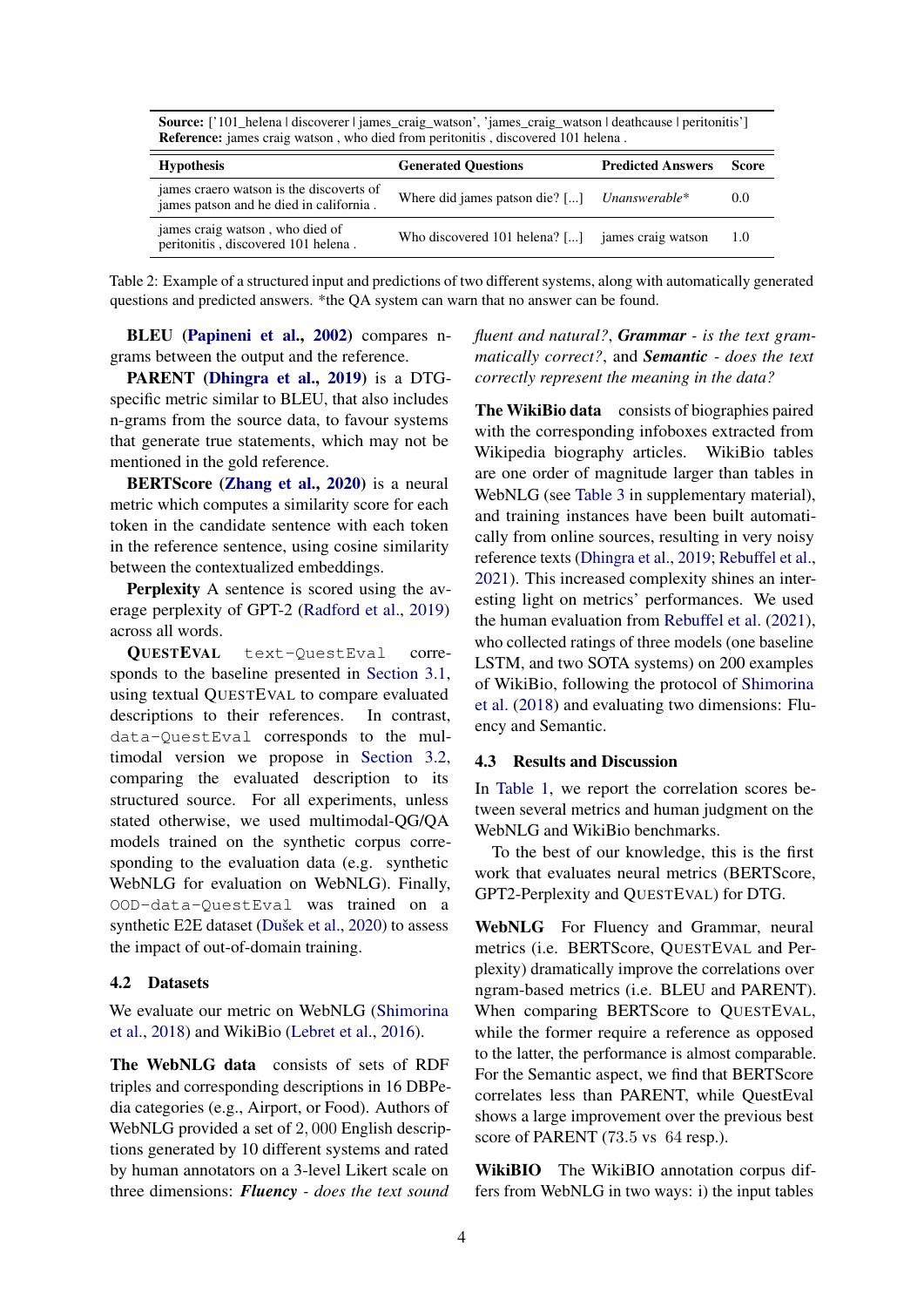are more complex (see [Table 3](#page-7-0) in supplementary material); ii) the systems used for the evaluation of WikiBIO are very recent; their fluency is close to human level – see Table 4 in [\(Rebuffel et al.,](#page-6-5) [2021\)](#page-6-5). This can explain why no metric exhibits a significant correlation for Fluency. On Semantic, the only metric that correlates significantly is QUESTEVAL, indicating the effectiveness of our proposed method to evaluate DTG. We stress that Semantic is one of the most important dimensions to measure: current models have shown to be fluent but hallucinating [\(Lee et al.,](#page-5-2) [2018\)](#page-5-2).

Finally, we observe on both datasets that QUESTEVAL performs better using the source than the reference. We hypothesize that some references fail to give accurate descriptions of the tables, which might explain the lower performance (more details in [Appendix D](#page-7-1) of the supplementary materials).

On the QG/QA potential QUESTEVAL directly depends on the performances of its QG/QA models. While not the focus of this study, recent works [\(Chen et al.,](#page-4-1) [2020;](#page-4-1) [Nan et al.,](#page-5-17) [2021\)](#page-5-17) on multimodal-QA have shown great promise and could lead to further improvement for data-QuestEval. In a larger view, research in Question Answering has been very prolific, and further improvements, either on tables or texts, will undoubtedly lead to improvements in the quality of QUESTEVAL's evaluation. We note that in some way, the problematic of evaluating text is removed from the Data-To-Text task, and moved to the QA field, where it is arguably better defined.

On cross-domain adaptation How would QUESTEVAL perform if its multimodal-QG/QA components were to be trained on another synthetic dataset, such as E2E [\(Dušek et al.,](#page-5-15) [2020\)](#page-5-15)? In [Table 1,](#page-2-0) we observe that the results of OOD-data-QuestEval on WebNLG are only slightly lower than those of QUESTEVAL in-domain, indicating that our approach generalize on similar domains. In contrast, results on WikiBio are not conclusive, highlighting that significant variations on structure and domain leads to dramatic decrease of performances across tasks.

An interpretable metric As noted by [Rebuffel](#page-6-5) [et al.](#page-6-5) [\(2021\)](#page-6-5), the commonly used metrics compared in this work provide sentence-level information, which can be hard to decipher: for instance, given a 0.5 PARENT score, which part of the prediction is incorrect? In contrast, QUESTEVAL scores are directly related to its QA's answers for a set of questions generated by its QG. As such, it provides fine-grained, interpretable explanations of its score, via the analysis of the QG's questions and QA's answers (or lack thereof). [Table 2](#page-3-0) showcases an example of tabular data with two evaluated descriptions, generated questions, and the predicted answers. This emphasizes the explainability of QUESTEVAL, an interesting property that we plan to further explore in future work.

On Multilingual extensions Experiments of this paper are performed on English corpora. However, in the light of successful QG/QA approaches in different languages, we believe that our work will generalize well to other languages. In particular, languages in which ngram-based metrics perform poorly due to the language's structure (e.g. Korean [\(Lee et al.,](#page-5-18) [2020\)](#page-5-18)) would benefit the most from our approach).

# 5 Conclusion

In this work, we proposed an efficient method to evaluate in a reference-less multimodal setup of Data-to-Text Generation. To train Data-QuestEval on different modalities, we propose a methodology to create synthetic corpora of (data, question, answer) triples from any Data-to-Text Generation task. We show that our approach outperforms several existing metrics w.r.t. human judgement on two standard Data-to-Text Generation benchmarks, and performs reasonably well when trained on a different domain.

While QG/QA modeling per se is out of the scope of this paper, further improvements could be obtained thanks to advances in multimodal QA, a field particularly prolific [\(Chen et al.,](#page-4-1) [2020;](#page-4-1) [Herzig](#page-5-19) [et al.,](#page-5-19) [2020;](#page-5-19) [Nan et al.,](#page-5-17) [2021\)](#page-5-17). In future works, we plan to study how QG/QA systems perform on more complex and abstractive datasets.

### References

- <span id="page-4-0"></span>Ping Chen, Fei Wu, Tong Wang, and Wei Ding. 2017. A semantic qa-based approach for text summarization evaluation. *arXiv preprint arXiv:1704.06259*.
- <span id="page-4-1"></span>Wenhu Chen, Hanwen Zha, Zhiyu Chen, Wenhan Xiong, Hong Wang, and William Wang. 2020. Hybridqa: A dataset of multi-hop question answering over tabular and textual data. *arXiv preprint arXiv:2004.07347*.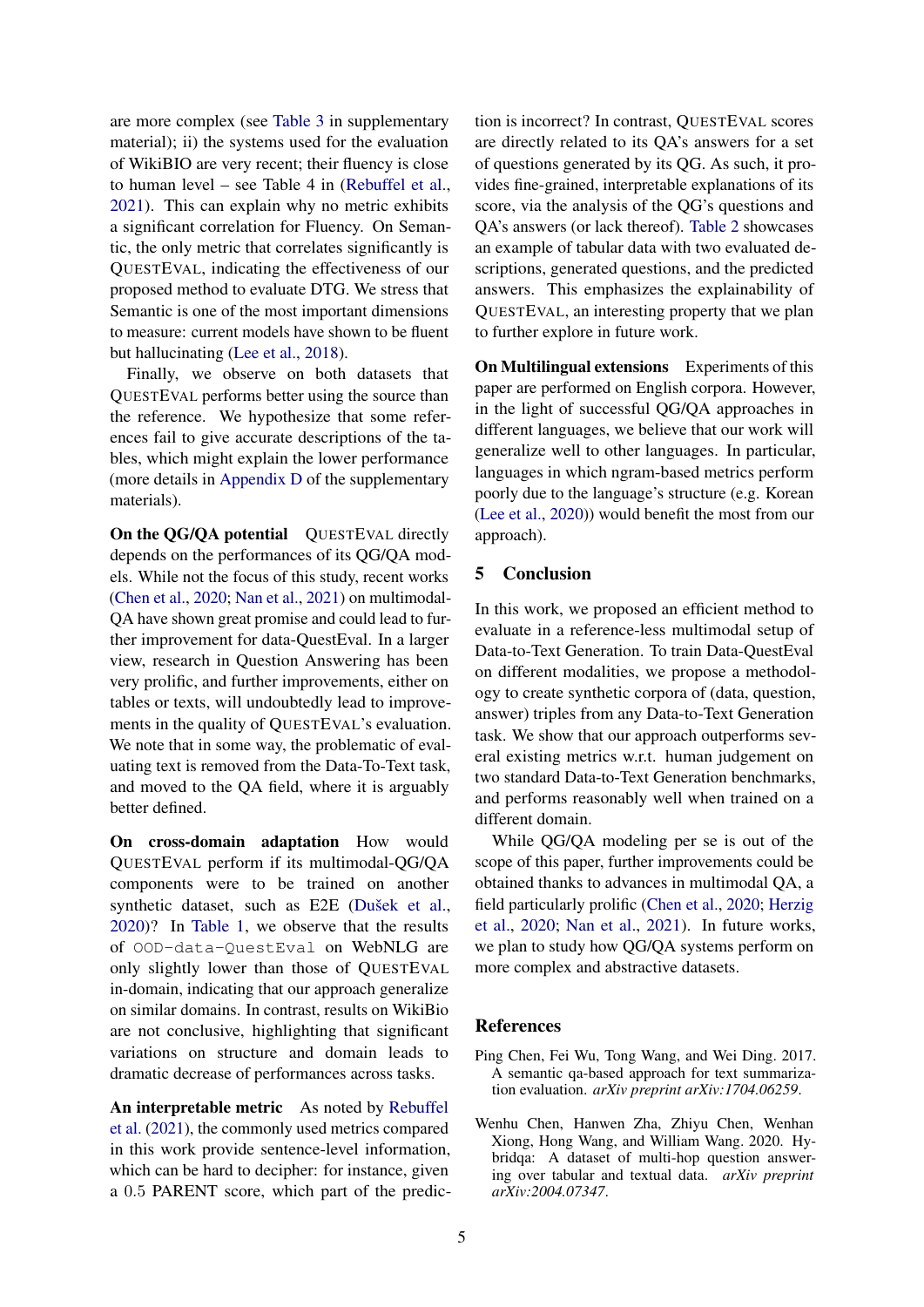- <span id="page-5-6"></span>Bhuwan Dhingra, Manaal Faruqui, Ankur Parikh, Ming-Wei Chang, Dipanjan Das, and William Cohen. 2019. [Handling divergent reference texts when](https://doi.org/10.18653/v1/P19-1483) [evaluating table-to-text generation.](https://doi.org/10.18653/v1/P19-1483) In *Proceedings of the 57th Annual Meeting of the Association for Computational Linguistics*, pages 4884–4895, Florence, Italy. Association for Computational Linguistics.
- <span id="page-5-8"></span>Ondrej Dusek, Karin Sevegnani, Ioannis Konstas, and Verena Rieser. 2019. [Automatic quality estimation](https://doi.org/10.18653/v1/W19-8644) [for natural language generation: Ranting \(jointly rat](https://doi.org/10.18653/v1/W19-8644)[ing and ranking\).](https://doi.org/10.18653/v1/W19-8644) In *Proceedings of the 12th International Conference on Natural Language Generation, INLG 2019, Tokyo, Japan, October 29 - November 1, 2019*, pages 369–376. Association for Computational Linguistics.
- <span id="page-5-15"></span>Ondřej Dušek, Jekaterina Novikova, and Verena Rieser. 2020. [Evaluating the State-of-the-Art of End-to-End](https://doi.org/10.1016/j.csl.2019.06.009) [Natural Language Generation: The E2E NLG Chal](https://doi.org/10.1016/j.csl.2019.06.009)[lenge.](https://doi.org/10.1016/j.csl.2019.06.009) *Computer Speech & Language*, 59:123–156.
- <span id="page-5-11"></span>Yuwei Fang, Siqi Sun, Zhe Gan, Rohit Pillai, Shuohang Wang, and Jingjing Liu. 2019. Hierarchical graph network for multi-hop question answering. *arXiv preprint arXiv:1911.03631*.
- <span id="page-5-0"></span>Albert Gatt and Emiel Krahmer. 2018. Survey of the state of the art in natural language generation: Core tasks, applications and evaluation. *J. Artif. Int. Res.*, 61(1):65–170.
- <span id="page-5-9"></span>Mor Geva, Yoav Goldberg, and Jonathan Berant. 2019. [Are we modeling the task or the annotator? an inves](https://doi.org/10.18653/v1/D19-1107)[tigation of annotator bias in natural language under](https://doi.org/10.18653/v1/D19-1107)[standing datasets.](https://doi.org/10.18653/v1/D19-1107) In *Proceedings of the 2019 Conference on Empirical Methods in Natural Language Processing and the 9th International Joint Conference on Natural Language Processing (EMNLP-IJCNLP)*, pages 1161–1166, Hong Kong, China. Association for Computational Linguistics.
- <span id="page-5-19"></span>Jonathan Herzig, Pawel Krzysztof Nowak, Thomas Müller, Francesco Piccinno, and Julian Eisenschlos. 2020. [TaPas: Weakly supervised table parsing via](https://doi.org/10.18653/v1/2020.acl-main.398) [pre-training.](https://doi.org/10.18653/v1/2020.acl-main.398) In *Proceedings of the 58th Annual Meeting of the Association for Computational Linguistics*, pages 4320–4333, Online. Association for Computational Linguistics.
- <span id="page-5-12"></span>Mihir Kale and Abhinav Rastogi. 2020. [Text-to-text](https://www.aclweb.org/anthology/2020.inlg-1.14) [pre-training for data-to-text tasks.](https://www.aclweb.org/anthology/2020.inlg-1.14) In *Proceedings of the 13th International Conference on Natural Language Generation*, pages 97–102, Dublin, Ireland. Association for Computational Linguistics.
- <span id="page-5-16"></span>Rémi Lebret, David Grangier, and Michael Auli. 2016. [Neural text generation from structured data with](https://doi.org/10.18653/v1/D16-1128) [application to the biography domain.](https://doi.org/10.18653/v1/D16-1128) In *Proceedings of the 2016 Conference on Empirical Methods in Natural Language Processing*, pages 1203–1213, Austin, Texas. Association for Computational Linguistics.
- <span id="page-5-18"></span>Dongyub Lee, Myeong Cheol Shin, Taesun Whang, Seungwoo Cho, Byeongil Ko, Daniel Lee, EungGyun Kim, and Jaechoon Jo. 2020. [Reference and docu](https://doi.org/10.18653/v1/2020.coling-main.491)[ment aware semantic evaluation methods for Korean](https://doi.org/10.18653/v1/2020.coling-main.491) [language summarization.](https://doi.org/10.18653/v1/2020.coling-main.491) In *Proceedings of the 28th International Conference on Computational Linguistics*, pages 5604–5616, Barcelona, Spain (Online). International Committee on Computational Linguistics.
- <span id="page-5-2"></span>Katherine Lee, Orhan Firat, Ashish Agarwal, Clara Fannjiang, and David Sussillo. 2018. Hallucinations in neural machine translation.
- <span id="page-5-17"></span>Linyong Nan, Chiachun Hsieh, Ziming Mao, Xi Victoria Lin, Neha Verma, Rui Zhang, Wojciech Krys-´ ciński, Nick Schoelkopf, Riley Kong, Xiangru Tang, et al. 2021. Fetaqa: Free-form table question answering. *arXiv preprint arXiv:2104.00369*.
- <span id="page-5-1"></span>S. Narayan and C. Gardent. 2020. *Deep Learning Approaches to Text Production*.
- <span id="page-5-3"></span>Jekaterina Novikova, Ondřej Dušek, Amanda Cercas Curry, and Verena Rieser. 2017. [Why we need](https://doi.org/10.18653/v1/D17-1238) [new evaluation metrics for NLG.](https://doi.org/10.18653/v1/D17-1238) In *Proceedings of the 2017 Conference on Empirical Methods in Natural Language Processing*, pages 2241–2252, Copenhagen, Denmark. Association for Computational Linguistics.
- <span id="page-5-7"></span>Juri Opitz and Anette Frank. 2020. Towards a decomposable metric for explainable evaluation of text generation from amr. *arXiv preprint arXiv:2008.08896*.
- <span id="page-5-5"></span>Kishore Papineni, Salim Roukos, Todd Ward, and Wei-Jing Zhu. 2002. [Bleu: a method for automatic eval](https://doi.org/10.3115/1073083.1073135)[uation of machine translation.](https://doi.org/10.3115/1073083.1073135) In *Proceedings of the 40th Annual Meeting of the Association for Computational Linguistics*, pages 311–318, Philadelphia, Pennsylvania, USA. Association for Computational Linguistics.
- <span id="page-5-10"></span>Panupong Pasupat and Percy Liang. 2015. [Compo](https://doi.org/10.3115/v1/P15-1142)[sitional semantic parsing on semi-structured tables.](https://doi.org/10.3115/v1/P15-1142) In *Proceedings of the 53rd Annual Meeting of the Association for Computational Linguistics and the 7th International Joint Conference on Natural Language Processing (Volume 1: Long Papers)*, pages 1470–1480, Beijing, China. Association for Computational Linguistics.
- <span id="page-5-13"></span>Matt Post. 2018. A call for clarity in reporting bleu scores. *arXiv preprint arXiv:1804.08771*.
- <span id="page-5-14"></span>Alec Radford, Jeff Wu, Rewon Child, David Luan, Dario Amodei, and Ilya Sutskever. 2019. Language models are unsupervised multitask learners.
- <span id="page-5-4"></span>Pranav Rajpurkar, Jian Zhang, Konstantin Lopyrev, and Percy Liang. 2016. Squad: 100,000+ questions for machine comprehension of text. In *Proceedings of the 2016 Conference on Empirical Methods in Natural Language Processing*, pages 2383–2392.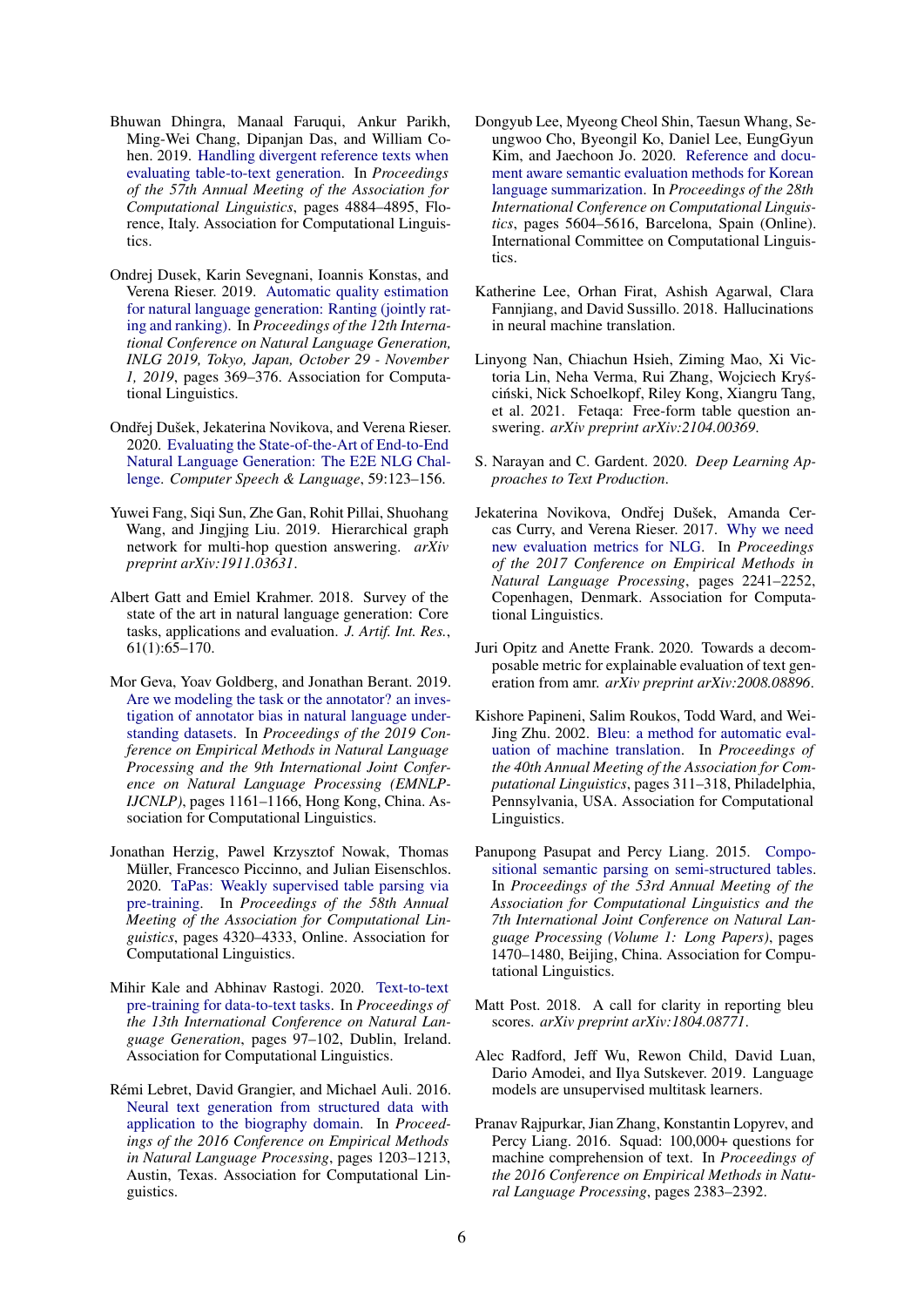- <span id="page-6-5"></span>Clément Rebuffel, Marco Roberti, Laure Soulier, Geoffrey Scoutheeten, Rossella Cancelliere, and Patrick Gallinari. 2021. [Controlling hallucinations at word](https://arxiv.org/pdf/2102.02810.pdf) [level in data-to-text generation.](https://arxiv.org/pdf/2102.02810.pdf) *arXiv preprint arXiv:2102.02810*.
- <span id="page-6-0"></span>Ehud Reiter and Anja Belz. 2009. An investigation into the validity of some metrics for automatically evaluating natural language generation systems. *Computational Linguistics*.
- <span id="page-6-1"></span>Thomas Scialom, Paul-Alexis Dray, Patrick Gallinari, Sylvain Lamprier, Benjamin Piwowarski, Jacopo Staiano, and Alex Wang. 2021. Questeval: Summarization asks for fact-based evaluation. *arXiv preprint arXiv:2103.12693*.
- <span id="page-6-3"></span>Thomas Scialom, Sylvain Lamprier, Benjamin Piwowarski, and Jacopo Staiano. 2019. [Answers](https://doi.org/10.18653/v1/D19-1320) [unite! unsupervised metrics for reinforced summa](https://doi.org/10.18653/v1/D19-1320)[rization models.](https://doi.org/10.18653/v1/D19-1320) In *Proceedings of the 2019 Conference on Empirical Methods in Natural Language Processing and the 9th International Joint Conference on Natural Language Processing (EMNLP-IJCNLP)*, pages 3246–3256, Hong Kong, China. Association for Computational Linguistics.
- <span id="page-6-4"></span>Anastasia Shimorina, Claire Gardent, Shashi Narayan, and Laura Perez-Beltrachini. 2018. [WebNLG Chal](https://hal.archives-ouvertes.fr/hal-03007072)[lenge: Human Evaluation Results.](https://hal.archives-ouvertes.fr/hal-03007072) Technical report, Loria & Inria Grand Est.
- <span id="page-6-7"></span>Pauli Virtanen, Ralf Gommers, Travis E. Oliphant, Matt Haberland, Tyler Reddy, David Cournapeau, Evgeni Burovski, Pearu Peterson, Warren Weckesser, Jonathan Bright, Stéfan J. van der Walt, Matthew Brett, Joshua Wilson, K. Jarrod Millman, Nikolay Mayorov, Andrew R. J. Nelson, Eric Jones, Robert Kern, Eric Larson, C J Carey, İlhan Polat, Yu Feng, Eric W. Moore, Jake VanderPlas, Denis Laxalde, Josef Perktold, Robert Cimrman, Ian Henriksen, E. A. Quintero, Charles R. Harris, Anne M. Archibald, Antônio H. Ribeiro, Fabian Pedregosa, Paul van Mulbregt, and SciPy 1.0 Contributors. 2020. [SciPy 1.0: Fundamental Algorithms for](https://doi.org/10.1038/s41592-019-0686-2) [Scientific Computing in Python.](https://doi.org/10.1038/s41592-019-0686-2) *Nature Methods*, 17:261–272.
- <span id="page-6-6"></span>Thomas Wolf, Lysandre Debut, Victor Sanh, Julien Chaumond, Clement Delangue, Anthony Moi, Pierric Cistac, Tim Rault, Rémi Louf, Morgan Funtowicz, et al. 2019. Huggingface's transformers: State-of-the-art natural language processing. *arXiv preprint arXiv:1910.03771*.
- <span id="page-6-2"></span>Tianyi Zhang, Varsha Kishore, Felix Wu\*, Kilian Q. Weinberger, and Yoav Artzi. 2020. [Bertscore: Eval](https://openreview.net/forum?id=SkeHuCVFDr)[uating text generation with bert.](https://openreview.net/forum?id=SkeHuCVFDr) In *International Conference on Learning Representations*.